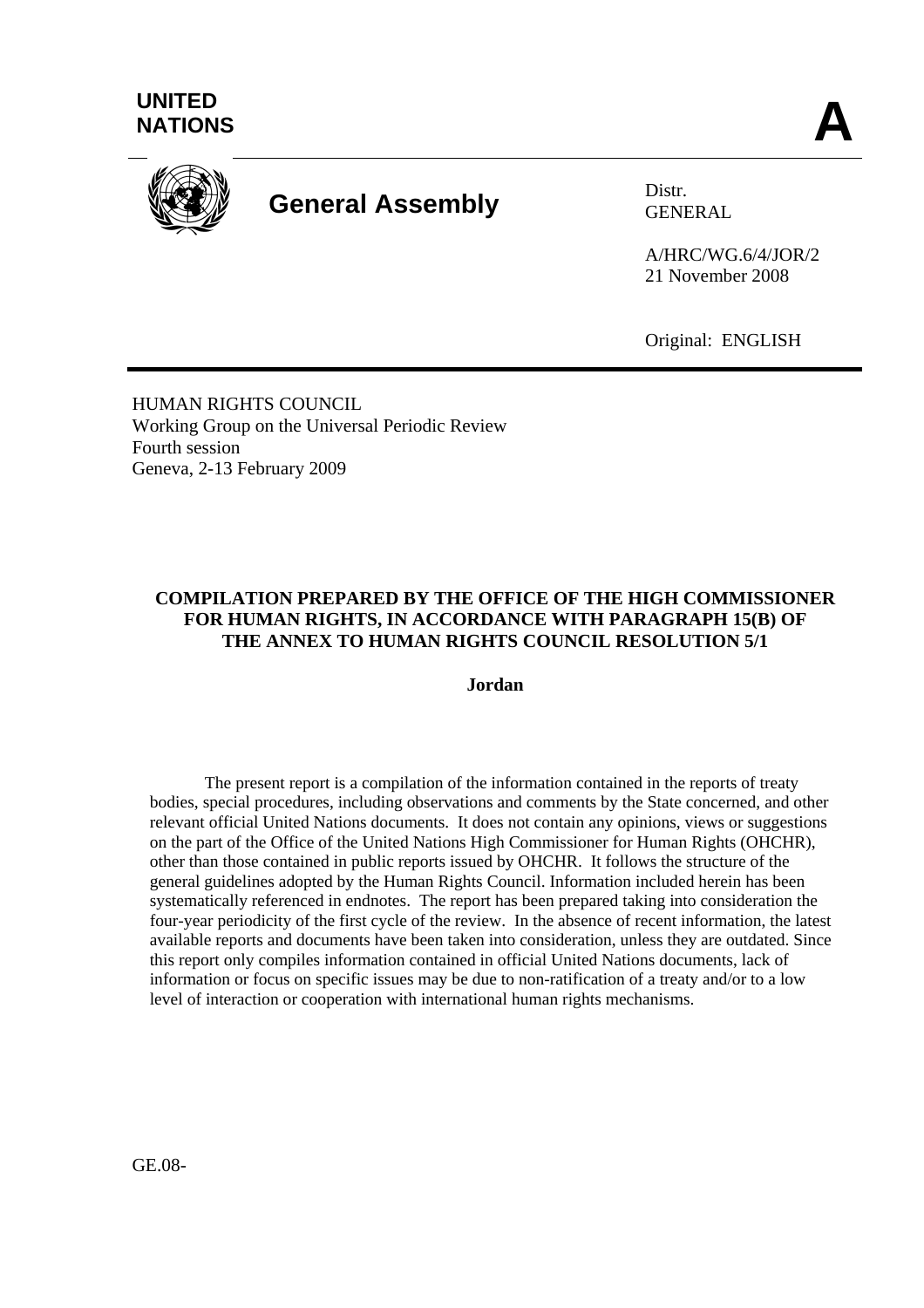# **I. BACKGROUND AND FRAMEWORK**

#### **A. Scope of international obligations**[1](#page-14-0)

| Core universal human<br>rights treaties <sup>2</sup> | Date of ratification,<br>accession or succession | <i>Declarations</i><br>/reservations                        | Recognition of specific competences of<br><i>treaty bodies</i>                                                  |
|------------------------------------------------------|--------------------------------------------------|-------------------------------------------------------------|-----------------------------------------------------------------------------------------------------------------|
| <b>ICERD</b>                                         | 30 May 1974                                      | None                                                        | Individual complaints (art. 14): No                                                                             |
| <b>ICESCR</b>                                        | 28 May 1975                                      | None                                                        |                                                                                                                 |
| <b>ICCPR</b>                                         | 28 May 1975                                      | None                                                        | Inter-State complaints (art. 41): No                                                                            |
| <b>CEDAW</b>                                         | 1 July 1992                                      | Yes (arts $9(2)$ , $15(4)$ ,<br>$16(1)$ , (c), (d), and (g) |                                                                                                                 |
| <b>CAT</b>                                           | 13 Nov. 1991                                     | None                                                        | Inter-State complaints (art. 21): No<br>Individual complaints (art. 22): No<br>Inquiry procedure (art. 20): Yes |
| <b>CRC</b>                                           |                                                  | 24 May 1991 Yes (arts. 14, 20, 21)                          |                                                                                                                 |
| OP-CRC-AC                                            | 23 May 2007                                      | None                                                        |                                                                                                                 |
| OP-CRC-SC                                            | 4 Dec. 2006                                      | None                                                        |                                                                                                                 |
| <b>CPD</b>                                           | 31 March 2008                                    | None                                                        |                                                                                                                 |
| CPD-OP (signature only, 2007) and CED.               |                                                  |                                                             | Core treaties to which Jordan is not a party: ICCPR-OP 1, ICCPR-OP 2 and OP-CEDAW, OP-CAT, ICRMW,               |
|                                                      |                                                  |                                                             |                                                                                                                 |

| Ratification, accession or succession |
|---------------------------------------|
| <b>Yes</b>                            |
| Yes                                   |
| N <sub>o</sub>                        |
| N <sub>0</sub>                        |
| Yes, except Additional Protocol III   |
| Yes, except No. 87                    |
| Yes                                   |
|                                       |

1. In 2007, the Committee on the Elimination of Discrimination against Women (CEDAW) called upon the speedily withdraw of the reservations to the Convention.<sup>[8](#page-14-1)</sup> In 2006, the Committee on the Rights of Child (CRC) recommended that Jordan review the nature of its reservations with a view to withdrawing them. $9\;$  $9\;$  In 1995, the Committee Against Torture (CAT) recommended that Jordan review its position concerning articles 21 and 22 of the Convention.<sup>[10](#page-14-1)</sup> In 1994, the Human Rights Committee (HR Committee) recommended that Jordan become party to the Optional Protocol to International Covenant on Civil and Political Rights (ICCPR-OP  $1$ <sup>[11](#page-14-1)</sup> and give consideration to acceding to the Second Optional Protocol to ICCPR, aiming at the abolition of the death penalty (ICCPR-OP 2). $^{12}$  $^{12}$  $^{12}$ 

## **B. Constitutional and legislative framework**

2. The 2006 Common Country Assessment (CCA) noted that the Constitution of Jordan provides the primary framework for safeguarding basic freedoms, including equality among citizens in rights and responsibilities and protection of personal freedoms. It safeguards freedom of expression through peaceful means, and the right of assembly, of establishing nongovernmental organizations (NGOs) and political parties and of addressing public authorities. It stipulates that no person shall be detained or imprisoned except in accordance with the provisions of the law.<sup>[13](#page-14-1)</sup> In 1995 and 1994 respectively, CAT and the HR Committee noted that the Constitution does not contain specific provisions as to the relationship between international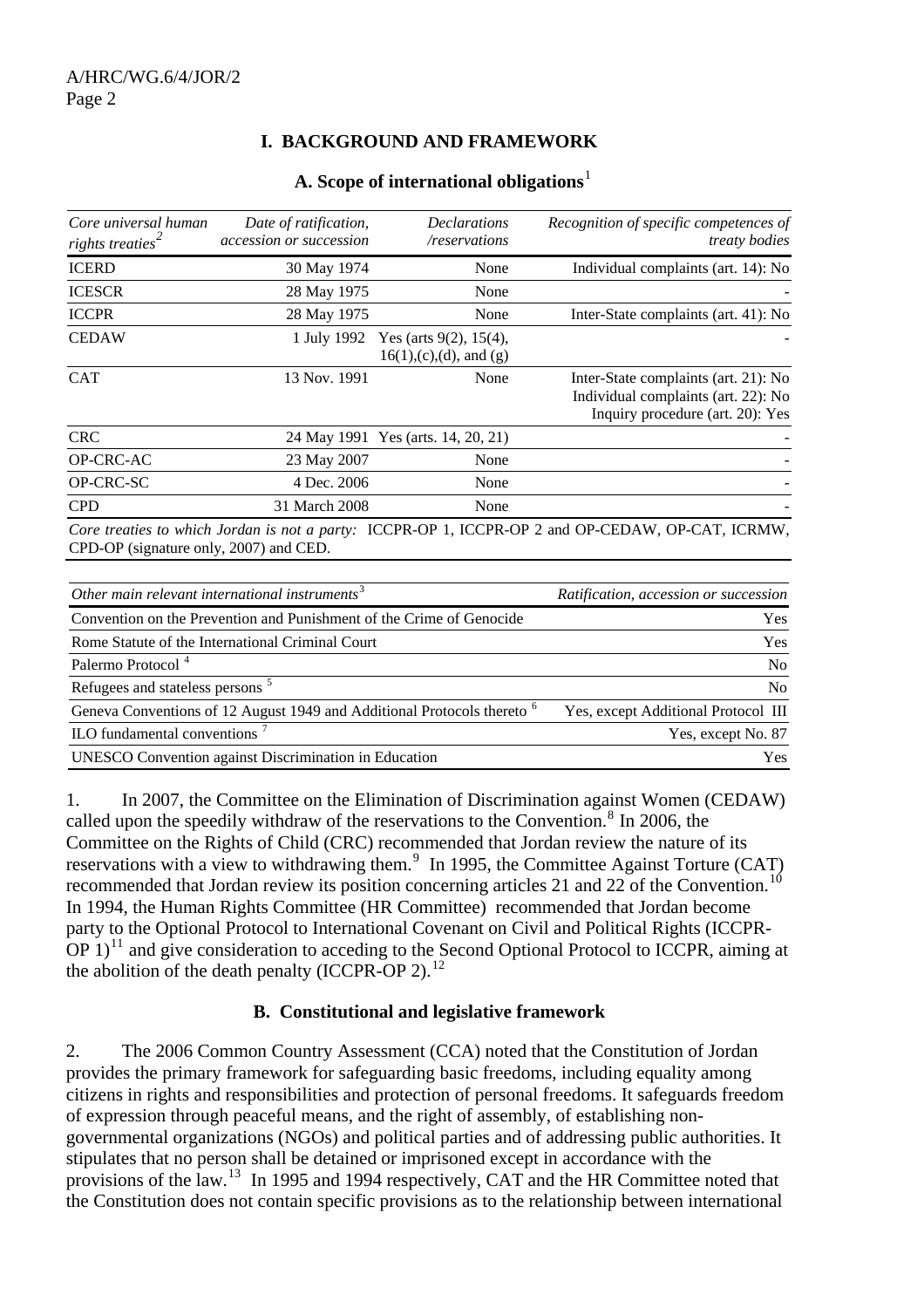conventions and domestic laws.[14](#page-14-1) CAT recommended that Jordan undertake the necessary legal measures to ensure the incorporation of the Convention in national legislation and to ensure its prompt and effective application.<sup>[15](#page-14-1)</sup> The HR Committee expressed regret that the Constitutional Court had not yet been established, and recommended that Jordan continue its legislative review.[16](#page-14-1)

## **C. Institutional and human rights infrastructure**

3. The Jordan National Centre for Human Rights (NCHR) was accredited with 'A' status in October 2007, which will be reviewed in October 2010.<sup>[17](#page-14-1)</sup> In 2006, CRC recommended that Jordan ensure that the Centre be provided with adequate resources and facilities to monitor and evaluate progress in the implementation of the Convention and to receive, investigate and address complaints from children.<sup>[18](#page-14-1)</sup> It also recommended expanding the monitoring mandate of NCHR to include all agencies of the Government, including the police and the military.<sup>[19](#page-14-1)</sup> The 2006 CCA noted that the Centre aims at establishing a human-rights culture; promoting nondiscrimination among citizens on the grounds of race, language, religion or gender; ensuring political pluralism, respecting the sovereignty of the rule of law and guaranteeing the right to economic, social and cultural development.<sup>[20](#page-14-1)</sup>

4. The ILO Committee of Experts noted in 2007 that the Government set up a National Coalition for Children, including representatives of international organizations, NGOs and official institutions.<sup>[21](#page-14-1)</sup> The Committee also asked the Government to provide information on the functioning of the Child Labour Unit, established in 1999 within the Ministry of Labour and the measures it has taken to monitor implementation of the provisions of the Convention concerning the worst forms of child labour. $^{22}$  $^{22}$  $^{22}$ 

5. The Special Rapporteur on [torture](http://www2.ohchr.org/english/issues/torture/rapporteur/index.htm) and other cruel, inhuman or degrading treatment or punishment stated that a Complaints and Human Rights Office has been established within the Public Security Directorate to address complaints against its personnel.<sup>[23](#page-14-1)</sup>

6. The 2006 CCA noted that in 1999 a Family Protection Unit was established as part of the Public Security Directorate, to deal with cases of domestic sexual and physical abuse.<sup>[24](#page-14-1)</sup>

## **D. Policy measures**

7. In 2006, CRC welcomed the adoption of the Jordanian National Plan of Action for Children for the years 2004-2013 launched in October  $2004^{25}$  $2004^{25}$  $2004^{25}$  and recommended that Jordan. inter alia, ensure that all activities related to the Plan of Action are clearly oriented towards the implementation of the rights of the child.<sup>[26](#page-14-1)</sup> A 2006 UNESCO report noted that the Plan of Action focuses on five components, including the protection of children in difficult circumstances.[27](#page-14-1)

8. A 2006 World Bank report noted that the Government was promoting a new religious curriculum and textbooks that would highlight human rights and democratic ideas within Islam, and eliminate negative references to adherents of other religions.<sup>[28](#page-14-1)</sup>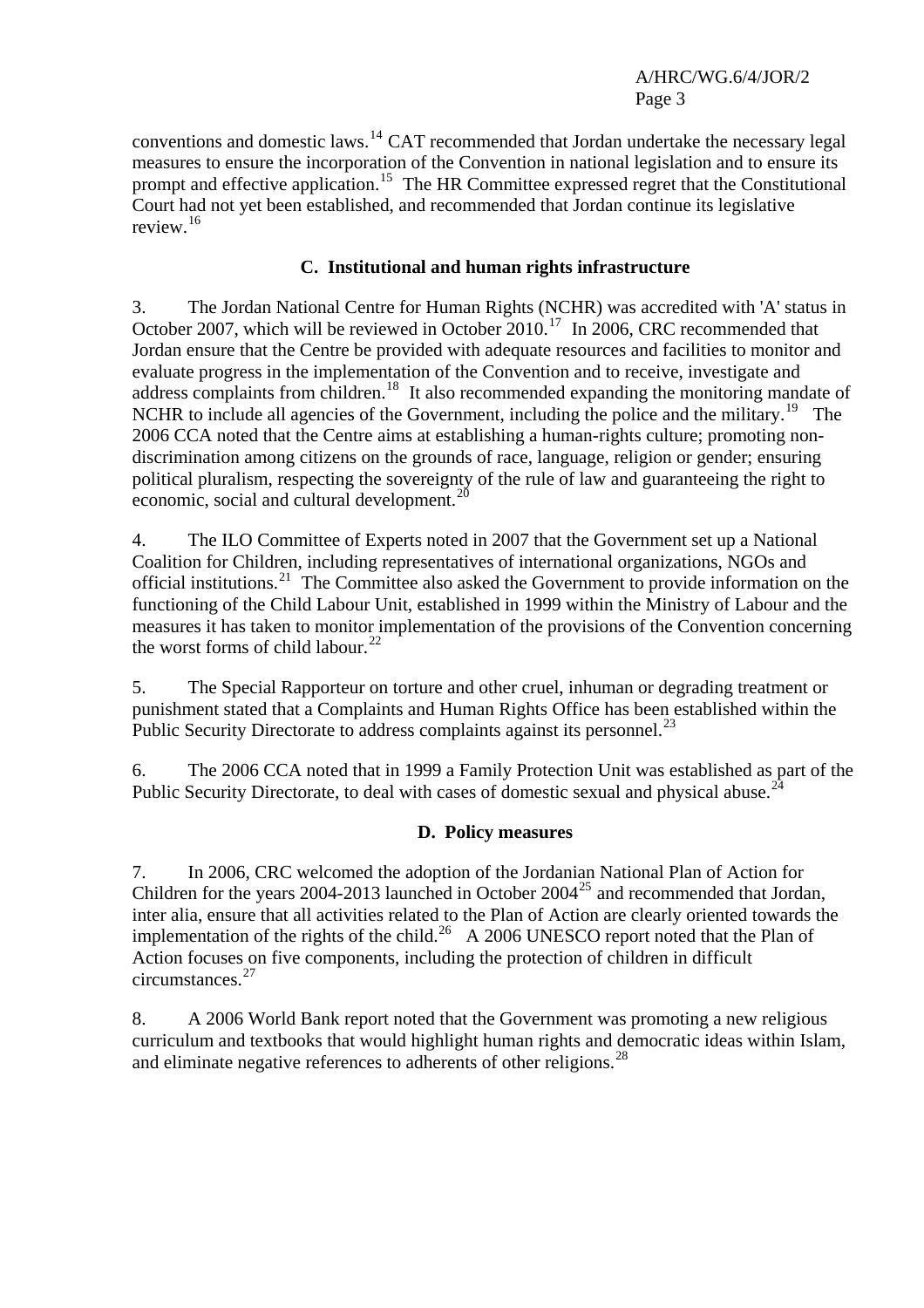#### **II. PROMOTION AND PROTECTION OF HUMAN RIGHTS ON THE GROUND**

#### **A. Cooperation with human rights mechanisms**

| Treaty body <sup>29</sup> | Latest report<br>submitted and<br>considered | Latest<br>concluding<br>observations | Follow-up response | Reporting status                                                                                          |
|---------------------------|----------------------------------------------|--------------------------------------|--------------------|-----------------------------------------------------------------------------------------------------------|
| <b>CERD</b>               | 1997                                         | Aug. 1998                            |                    | Thirteenth to sixteenth reports overdue<br>from 29 June $1999 - 2005$ , seventeenth<br>report due in 2007 |
| <b>CESCR</b>              | 1997                                         | Aug. 2000                            |                    | Third report overdue since June 2003                                                                      |
| <b>HR</b> Committee       | 1992                                         | <b>July 1994</b>                     |                    | Fourth report overdue since Jan. 1997                                                                     |
| <b>CEDAW</b>              | 2006                                         | Aug. 2007                            |                    | Sixth report due July 2009                                                                                |
| <b>CAT</b>                | 1994                                         | May 1995                             |                    | - Second, third, fourth overdue since 1996,<br>2000 and 2004 respectively; fifth report<br>due 2008       |
| <b>CRC</b>                | 2005                                         | Sept. 2006                           |                    | Combined fourth and fifth<br>report due Dec. 2011                                                         |
| OP-CRC-AC                 |                                              |                                      |                    | Initial report due June 2009                                                                              |
| OP-CRC-SC                 |                                              |                                      |                    | Initial report due Jan. 2009                                                                              |

#### **1. Cooperation with treaty bodies**

#### **2. Cooperation with special procedures**

| Standing invitation issued                                | Yes                                                                                                                                                                                                                                                                  |  |
|-----------------------------------------------------------|----------------------------------------------------------------------------------------------------------------------------------------------------------------------------------------------------------------------------------------------------------------------|--|
| Latest visits or mission reports                          | Special Rapporteur on torture and other cruel, inhuman or degrading treatment<br>or punishment (25 to 29 June 2006). Follow-up to recommendations made by<br>the Special Rapporteur in the report of his visit to Jordan. <sup>30</sup>                              |  |
| Visits agreed upon in principle                           | None                                                                                                                                                                                                                                                                 |  |
| Visits requested and not yet agreed<br>upon               | Special Rapporteur on violence against women, its causes and consequences<br>(2007)                                                                                                                                                                                  |  |
| Facilitation/cooperation during<br>missions               | The Special Rapporteur on the question of torture expressed his appreciation<br>for the full cooperation the Government extended to him during his visit.                                                                                                            |  |
| Follow-up to visits                                       | None                                                                                                                                                                                                                                                                 |  |
| Responses to letters of allegations<br>and urgent appeals | During the period under review, a total of 10 communications were sent to the<br>Government. In addition to particular groups, these communications concerned<br>seven individuals. During the same period, Jordan replied to eight<br>communications (70 per cent). |  |
| Responses to questionnaires on<br>thematic issues $31$    | During the period under review, Jordan has not responded s to any of the 12<br>questionnaires sent by special procedures mandate holders <sup>32</sup> within the<br>deadlines.                                                                                      |  |

#### **3. Cooperation with the Office of the High Commissioner for Human Rights**

9. In cooperation with the UNDP Jordan and under the auspices of the Kingdom of Jordan, OHCHR organized the first regional seminar on Upholding Human Rights While Countering Terrorism, from 27 to 29 October 2008 in Amman. The discussion, aimed, inter alia, at promoting exchange of information and good practices on respect for international human rights standards within effective counter-terrorism laws, saw the participation of governments, national human rights institutions, NGOs, relevant United Nations bodies and specialized agencies.<sup>[33](#page-14-1)</sup>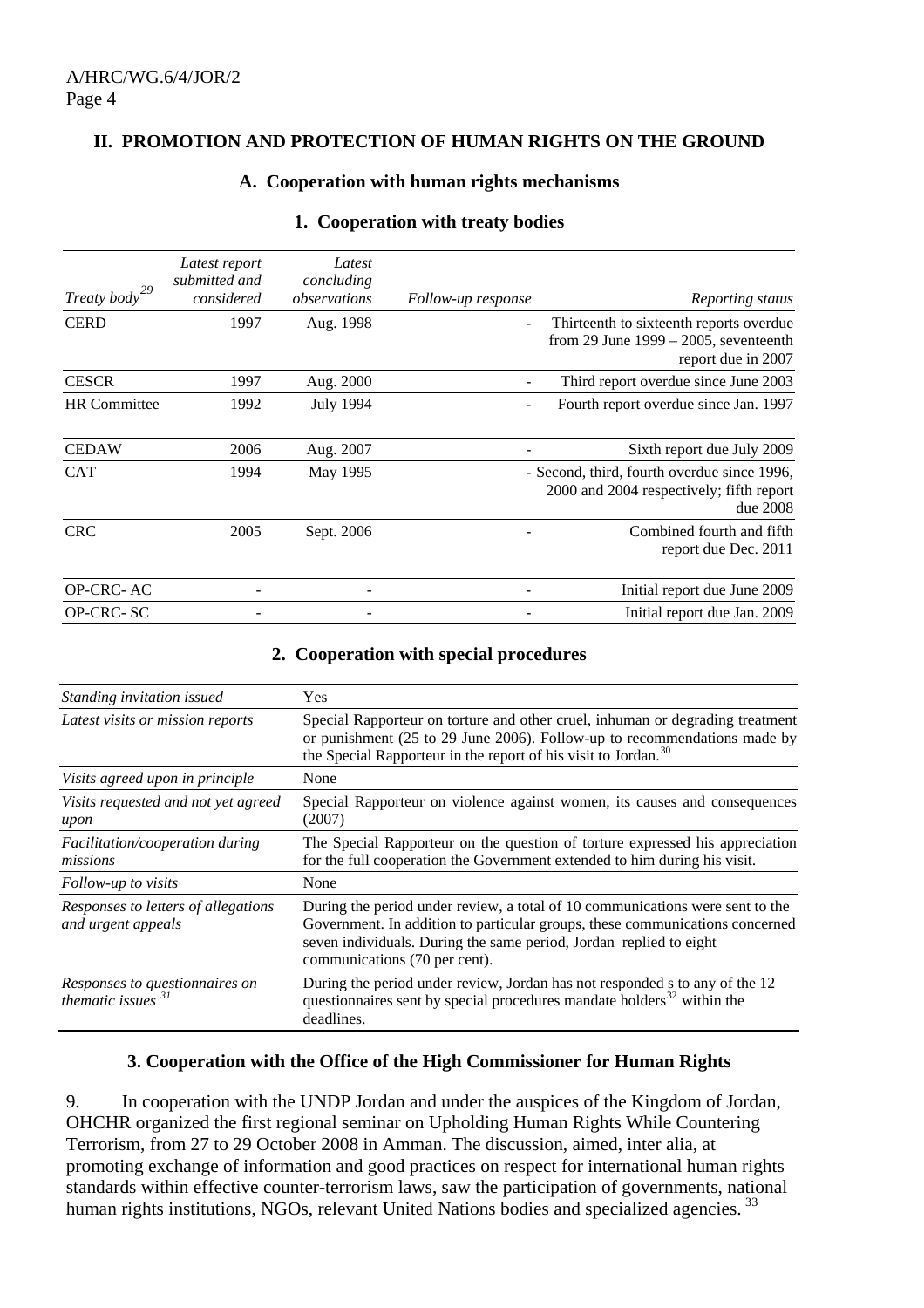10. In 2007, OHCHR participated in the Arab-European Human Rights Dialogue meetings organized by the Jordan National Centre for Human Rights and the Danish Institute for Human Rights aimed at establishing a regional platform for cooperation and exchange on human rights issues between Arab and European national human rights institutions.<sup>[34](#page-14-1)</sup>

# **B. Implementation of international human rights obligations**

# **1. Equality and non discrimination**

11. The ILO Committee of Experts, in 2008, asked the Government to continue to look into the underlying causes of the gender segregation of the public sector and its impact on disparities in remuneration between men and women. The Committee also asked the Government to regularly review the list of work prohibited to women, so as to ensure that measures aimed at protecting women based on stereotyped assumptions, will be repealed.<sup>[35](#page-14-1)</sup>

12. In 2007, CEDAW reiterated its recommendations relating to the introduction of a constitutional amendment to incorporate gender equality and to undertake a review of all existing legislation and policy on polygamy with a view to eliminating that practice.<sup>[36](#page-14-1)</sup> CEDAW also encouraged Jordan to enact a comprehensive gender equality  $\frac{1}{2}$  and to modify or repeal discriminatory legislation, including discriminatory provisions in its Personal Status Act, Penal Code and Nationality Act.<sup>[38](#page-14-1)</sup> It recommended taking temporary special measures to increase the representation of women in elected and appointed bodies.<sup>[39](#page-14-1)</sup>

13. The 2006 CCA noted that although the Constitution does not discriminate between men and women, tradition and social practice still limit women's progress and full participation in society.<sup>[40](#page-14-1)</sup> In 2006, CRC recommended that Jordan continue to address the problems faced by the girl child and suggested that local, religious and other leaders should take a more active role in supporting the efforts to prevent and eliminate discrimination against the girl child.<sup>[41](#page-14-1)</sup>

14. In 2006, CRC recommended that Jordan abolish the discriminatory classification of children as "illegitimate", eliminate de facto discrimination on any grounds and against all vulnerable groups of children, and prioritize social and health services, and equal education opportunities for children belonging to the most vulnerable groups.[42](#page-14-1) CRC also recommended that Jordan prevent and prohibit all forms of discrimination against children with disabilities and ensure equal opportunities for their full participation in all spheres of life.<sup>[43](#page-14-1)</sup>

15. A 2006 UNDP report noted that paragraphs 3 and 4 of article 2 of the Jordanian Nationality Law, grant Jordanian nationality to children of a Jordanian father, or children born in Jordan to a Jordanian mother, if the father is unknown or stateless.<sup>[44](#page-14-1)</sup> CRC recommended that Jordan review and amend the Jordanian Nationality Act (Law No. 7 of 1954) in order to ensure that a Jordanian mother married to a non-Jordanian man has the right to confer her nationality to her children equally and without discrimination.<sup>[45](#page-14-1)</sup>

# **2. Right to life, liberty and security of the person**

16. The HR Committee was concerned about the excessive number of offences punishable by T the death penalty as well as the number of death sentences<sup>[46](#page-14-1)</sup> and recommended measures to be taken towards the abolition of the death penalty.<sup>[47](#page-14-1)</sup> CEDAW recommended that Jordan address all forms of violence against women and girls and enact, as soon as possible, legislation on violence against women;<sup>[48](#page-14-1)</sup> amend, without delay applicable provisions of the Penal Code to ensure that perpetrators of "honour" crimes do not benefit from a reduction of penalty, and ensure that "honour" crimes are treated as seriously as other violent crimes in regard to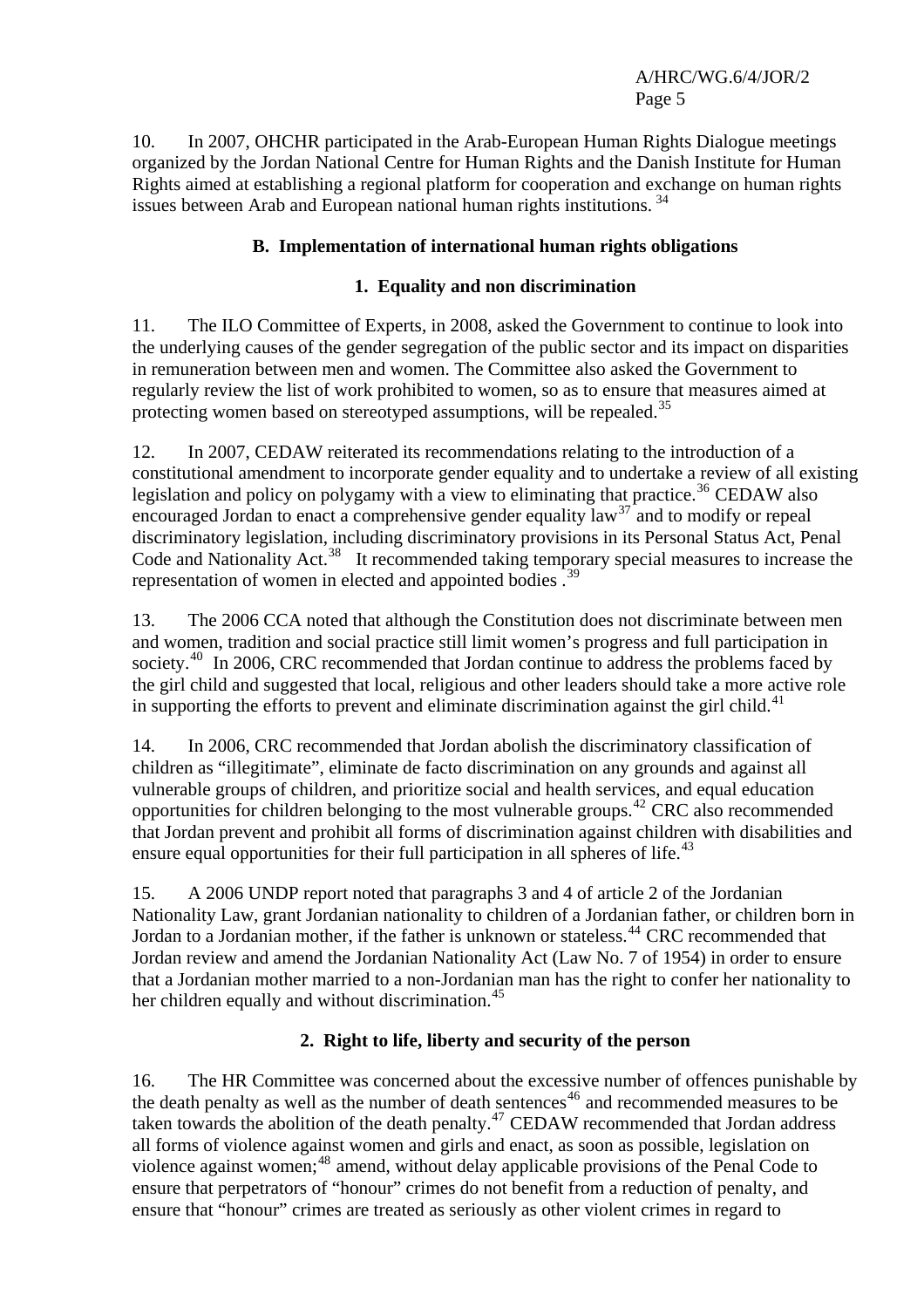investigation and prosecution.<sup>[49](#page-14-1)</sup> The 2006 CCA noted that the most extreme form of discrimination against women in Jordan is the officially deplored practice of "honour" killings – the murder of women (usually from within the family or clan) over accusations of "immoral" behaviour. Official figures indicate a decrease in the numbers of cases– from 21 reported in 2002, to 13 in 2003, 19 in 2004 and 5 cases up until May 2005. In 2000 and 2003, Parliament rejected efforts to repeal Article 340 of the criminal code, which provides legal protection for perpetrators of "honour" killings under certain circumstances.<sup>[50](#page-14-1)</sup>

17. The Special Rapporteur on the question of [torture](http://www2.ohchr.org/english/issues/torture/rapporteur/index.htm) visited Jordan from 25 to 29 June 2006. In his report, he concludes that the practice of torture is widespread in the country, and in some places routine, namely the General Intelligence Directorate, the Public Security Directorate's Criminal Investigation Department.<sup>[51](#page-14-1)</sup> Taken together, the lack of awareness and recognition, and the absence of any effective legislation to prohibit and criminalize torture create a system of total impunity that allows torture to be practised unchecked.<sup>[52](#page-14-1)</sup>

18. In 2007, the Special Rapporteur on freedom of religion or belief, the Special Rapporteur on extrajudicial, summary or arbitrary executions and the Special Rapporteur on the question of [torture](http://www2.ohchr.org/english/issues/torture/rapporteur/index.htm) brought to the attention of the Government information received regarding 2100 prisoners held at Swaqa correction and rehabilitation centre who were reportedly subjected to repeated beatings and other forms of torture and ill-treatment. As a result, two prisoners died in detention. Reportedly, no investigations into the allegations of the deaths in custody or torture were initiated and no perpetrators brought to justice.<sup>[53](#page-14-1)</sup>

19. In 1995, CAT was deeply concerned that a number of allegations of torture had been made since Jordan acceded to the Convention. Such allegations appear to be rarely subjected to independent and impartial investigations.<sup>[54](#page-14-1)</sup> The Committee urged Jordan to consider making torture a specific criminal offence and suggested that Jordan further strengthen measures to protect the rights of detainees, especially their access to judges, lawyers and doctors of their choice.[55](#page-14-1) In 1994, the HR Committee was concerned that torture and ill-treatment of persons deprived of liberty continue to be reported. Cases of administrative detention, denial of access of detainees to legal counsel, long periods of pre-trial detention without charges and incommunicado detention were also matters of great concern.<sup>[56](#page-14-1)</sup>

20. In 1995, CAT recommended that the detention and interrogation functions be separated and that the supervision of any detention centre be effectively carried out by officials rather than those in charge of the detention centres.<sup>[57](#page-14-1)</sup> In 1994, the HR Committee was particularly concerned at conditions of detention in the General Intelligence Department headquarters<sup>[58](#page-14-1)</sup> and recommended that they be placed under close supervision of the judicial authorities.<sup>[59](#page-14-1)</sup>

21. In 2006, CRC reiterated that corporal punishment is not compatible with the provisions of the Convention and recommended that Jordan prohibit by law all forms of corporal punishment at home as well as in all other settings, effectively enforce this ban and that the draft Child Rights Act be reviewed with a view to introducing an all inclusive ban on corporal punishment.<sup>[60](#page-14-1)</sup>

22. CRC recommended that Jordan prevent commercial sexual exploitation of children and combat trafficking in children, inter alia, by conducting a comprehensive study to assess the nature and magnitude of the commercial sexual exploitation of children and trafficking in children, develop and adopt a comprehensive national plan of action and review and amend the provisions of the Penal Code to provide equal protection to boys and girls below the age of 18 against commercial sexual exploitation.<sup>[61](#page-14-1)</sup>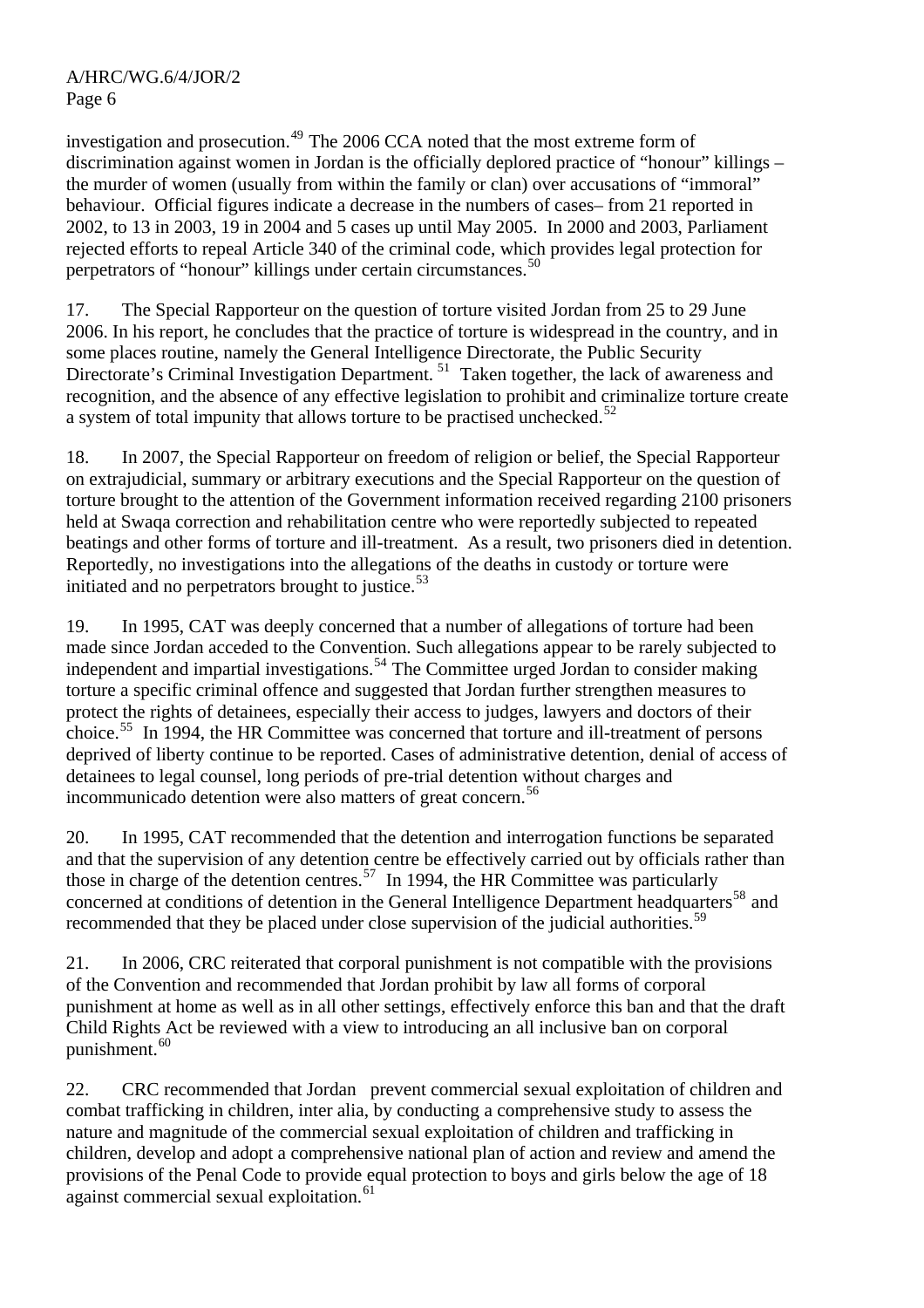23. CRC noted a lack of comprehensive strategies and policies to address the root causes pushing children to the streets and recommended undertaking a comprehensive national survey of the number, composition and characteristics of children living and working in the streets.<sup>[62](#page-14-1)</sup> CRC also recommended continuing to take effective measures to prohibit economic exploitation of children, in particular in the informal sector and, inter alia, vigorously pursue enforcement of minimum-age standards.<sup>[63](#page-14-1)</sup>

# **3. Administration of justice, including impunity, and the rule of law**

24. In 2006, CRC recommended that Jordan urgently raise the minimum age of criminal responsibility to an internationally acceptable level; strengthen its efforts to implement the Juvenile Justice Reform Programme; develop and implement a comprehensive system of alternative measures in order to ensure that deprivation of liberty is used only as a measure of last resort; establish juvenile courts with appropriately trained staff throughout the country; expand access to free legal aid and independent and effective complaints mechanisms to all persons below 18 years of age and ensure that both sentenced and released persons below 18 years of age are provided with educational opportunities.<sup>[64](#page-14-1)</sup> A 2007 UNODC report noted it helped the Government draft a new juvenile law, leading to better conditions for juveniles in detention.<sup>[65](#page-14-1)</sup>

25. The Special Rapporteur on the question of torture stated that notwithstanding the provisions and safeguards laid out in Jordanian law to combat torture, in practice they are totally meaningless because the security services are effectively shielded from independent criminal prosecution and accountability.<sup>[66](#page-14-1)</sup>

26. In 1995, CAT recommended that the Jordanian authorities consider abolishing exceptional courts such as the State security courts and allow the ordinary judiciary to recover full criminal jurisdiction in the country. $67$ 

# **4. Right to privacy, marriage and family life**

27. In 2007, CEDAW urged Jordan to eliminate the provision in article 5 of the Personal Status Act, which allows marriage of a person under 18 years, and to enforce the 18-years minimum age of marriage for both women and men, which was also subject of CRC's recommendation in 2006.<sup>[68](#page-14-1)</sup> CRC recommended that Jordan consider revising domestic laws to ensure that men and women have equal parental responsibilities, regardless of their marital status.<sup>[69](#page-14-1)</sup>

## **5. Freedom of religion or belief, expression, association and peaceful assembly, and right to participate in public and political life**

28. In 1994, the HR Committee noted the restrictions affecting the enjoyment by nonrecognized or non-registered religious denominations of their right to freedom of religion or belief. Concern was also expressed about the practical limitations to the right to have or adopt a religion or belief of one's choice, which should include the freedom to change religion.<sup>[70](#page-14-1)</sup>

29. In 2007, Special Rapporteur on the promotion and protection of the right to freedom of opinion and expression, the Special Representative of the Secretary-General on the situation of human rights defenders and the Chairperson-Rapporteur of the Working Group on arbitrary detention brought to the attention of the Government the situation of a former Jordanian parliamentarian and human rights activist who was prosecuted and detained on, inter alia, charges of defamation. The Government stated the Minister for Internal Affairs had filed a suit in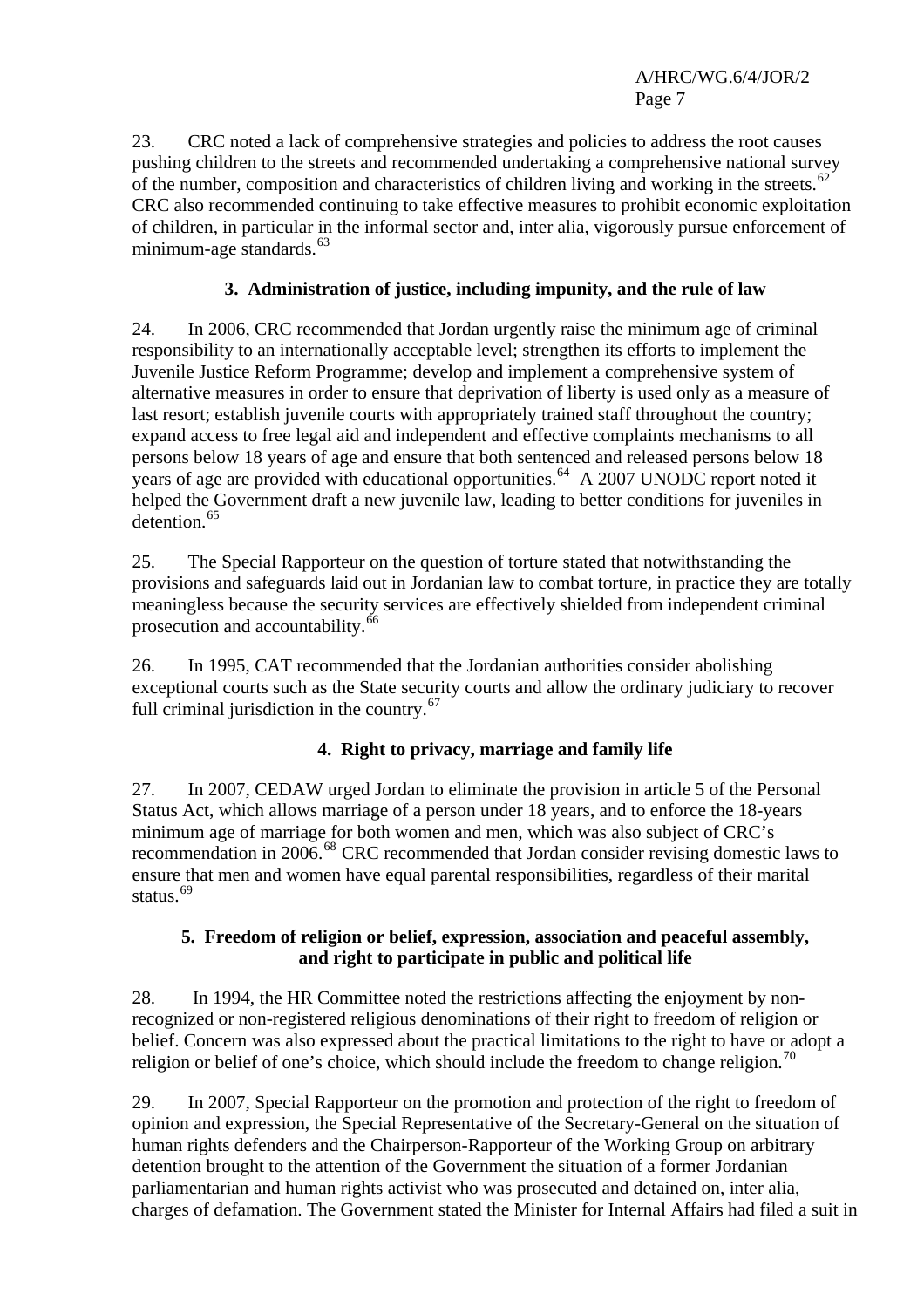a personal capacity, because of allegations made against him personally, not because of matters pertaining to his ministerial work or the general policies of his Ministry.<sup>[71](#page-14-1)</sup>

30. A 2006 UNDP report noted that professional unions led a campaign against a new bill on professional associations, which would require these groups to obtain prior permission from the Ministry of the Interior to hold public gatherings, and restrict discussion at these events to "professional issues".<sup>[72](#page-14-1)</sup>

31. A 2006 UNDP report noted that the adoption of quota systems increased women's parliamentary participation.<sup>[73](#page-14-1)</sup> The 2006 CCA noted that as for women's political participation, in 2003 6 seats in Parliament were reserved for women under a quota system adopted by the Government the same year. Also in 2003 and for the first time in Jordan, three women were appointed to the cabinet of ministers. In addition, seven women where appointed as senators or ambassadors. In the judiciary sector, only 2.8 per cent of employees were women.<sup>[74](#page-14-1)</sup>

# **6. Right to work and to just and favourable conditions of work**

32. In 2007, CEDAW recommended that Jordan amend its Labour Code to prohibit discrimination against women and sexual harassment in both public and private sector employment, include mechanisms for redress of complaints of discrimination and sexual harassment, and ensure equal benefits for women and men.<sup>[75](#page-14-1)</sup> The Committee on Economic, Social and Cultural Rights (CESCR) also emphasized that the right of trade unions to function freely shall be subject to no restrictions and that Jordan should ensure that restrictions contained in the Labour Code are fully in line with article 8 of the Covenant.<sup>[76](#page-14-1)</sup>

33. The ILO Committee of Experts noted that the Government has taken a number of measures in the area of vocational training as a means of increasing women's employment opportunities. The Committee also noted that under the National Project on the Employment of Women, activities have been carried out to reach out to women in remote areas and to promote their employment opportunities. In particular, the Vocational Training Institution has organized awareness-raising campaigns to encourage young women to join vocational training programmes aimed at improving their economic situation. The Committee asked the Government to continue to provide information on the activities carried out under the National Project on the Employment of Women.<sup>[77](#page-14-1)</sup>

# **7. Right to social security and to an adequate standard of living**

34. The 2008-2012 UNDAF noted that the poverty incidence in Jordan was reduced from 21.3 per cent in 1997 to 14.2 per cent in 2005 and there are clear indications that, by 2015, the country will achieve Millennium Development Goal 1 and targets at the national level. However, major findings of the 2006 CCA include wide regional and gender disparities and the potential risk for large segments of near-poor to fall below the poverty line. Large households, women and youth in rural areas with fewer opportunities are the most affected.<sup>[78](#page-14-1)</sup> CRC was concerned at the very low standard of living of many children, especially in the governorates of Mafraq and Zarqa, north-east of Amman, some districts within the capital and certain municipalities along the Jordan Valley. CRC recommended that Jordan continue to implement, as a matter of high priority, its Poverty Alleviation Strategy and other programmes for poverty reduction.<sup>[79](#page-14-1)</sup>

35. The 2006 CCA noted that by regional standards, Jordan has a well-developed health-care system, and has made great strides in health services over the past few decades. Still, Government spending on health amounted to only 2.9 per cent of gross domestic product in 2004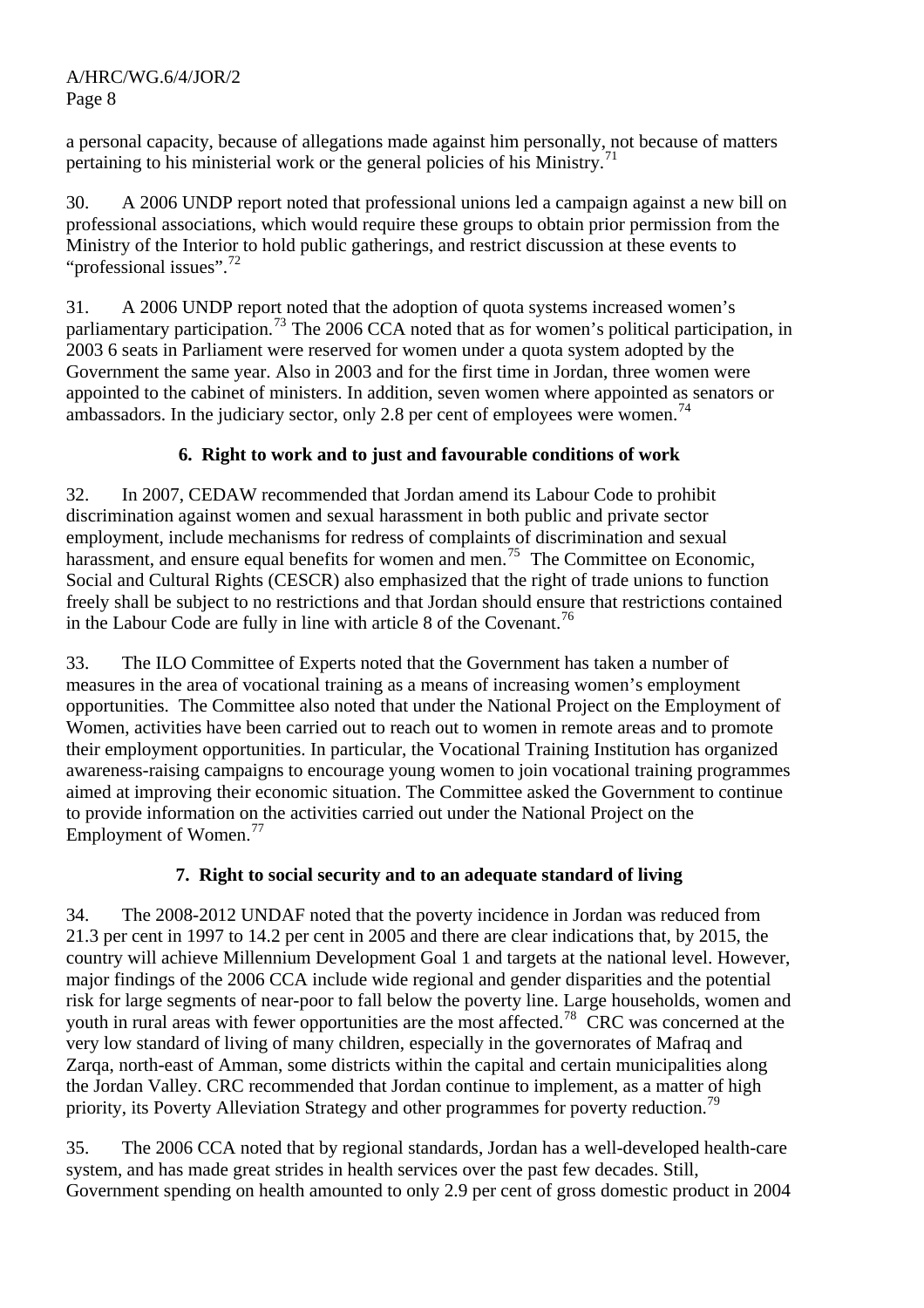and accounts for only 8.5 per cent of the national budget. $80 \text{ In } 2006$  $80 \text{ In } 2006$ , CRC recommended that Jordan, inter alia, ensure that appropriate resources are allocated to the health sector, and continue to develop and implement comprehensive policies and programmes to improve children's health. $8^{\overline{1}}$  It also recommended that Jordan, inter alia, strengthen its efforts to implement the National AIDS Programme; prevent discrimination against children infected with and affected by HIV/AIDS, and ensure that children have access to child-sensitive and confidential HIV/AIDS counselling.<sup>[82](#page-14-1)</sup>

## **8. Right to education and to participate in the cultural life of the community**

36. The 2006 CCA noted that there is universal access to basic education and almost all children are in school.<sup>[83](#page-14-1)</sup> By the time they reach the age of 20, however, the majority of young Jordanians, both men and women, are already outside the education system.<sup>[84](#page-14-1)</sup> CRC recommended that Jordan, inter alia, to allocate adequate resources in order to continue taking measures to prevent children from dropping out of primary education and to increase enrolment and retention rates in secondary education.<sup>[85](#page-14-1)</sup> It also recommended that Jordan provide access to early childhood education for every child, including children living in low-income families and families living in rural areas.<sup>[86](#page-14-1)</sup> A 2008 UNHCR report noted that the Government allowed all Iraqi children access to Jordanian schools, regardless of their families' residence status.<sup>[87](#page-14-1)</sup>

## **9. Migrants, refugees and asylum-seekers**

37. With respect to domestic workers and migrants, CEDAW recommended that Jordan speed up the law reform effort to ensure that their employment is covered by the Labour Code and to monitor and effectively enforce regulations relating to employment for their benefit.<sup>[88](#page-14-1)</sup>

38. A 2008 UNHCR report noted that although refugees are not legally permitted employment, some work in the informal labour market and others enjoy the support of relatives abroad. However, many cannot meet their basic needs.<sup>[89](#page-14-1)</sup> A 2007 UNHCR report noted that more than 500,000 Iraqis are also living in the country, many of whom left Iraq after the war in 2003.<sup>[90](#page-14-1)</sup>

39. CRC also noted the high number of Palestinian refugees and the increasing number of Iraqi refugees, asylum-seekers and migrants in Jordan and expressed concern at the absence of a legal framework for the protection of refugee and asylum-seeking children in Jordan, and recommended that Jordan, inter alia, to accede to the relevant international legal instruments, develop a legislative framework for the protection of asylum-seeking and refugee children, particularly unaccompanied children.<sup>[91](#page-14-1)</sup>

#### **10. Human rights and counter-terrorism**

40. In July 2006, the Special Rapporteur on the promotion and protection of human rights and fundamental freedoms while countering terrorism expressed concern at the legislation applicable to crimes of terrorism, in particular that resulting from the Jordanian Penal Code and the Draft Terror Prevention Law. Primary concerns were the overly broad definition of terrorism and a number of procedural safeguards that appeared to have been compromised. Moreover, the draft law designates military courts, which may lack judicial independence and deny a number of procedural guarantees, as having sole jurisdiction of terrorism cases. The Special Rapporteur also regretted that Parliament passed this law and called for further debate and amendments before Jordan's Anti-Terrorism law enters into force.  $92$  The Government replied that terrorist offences are subject to the general provisions of the Criminal Code, and it detailed the legal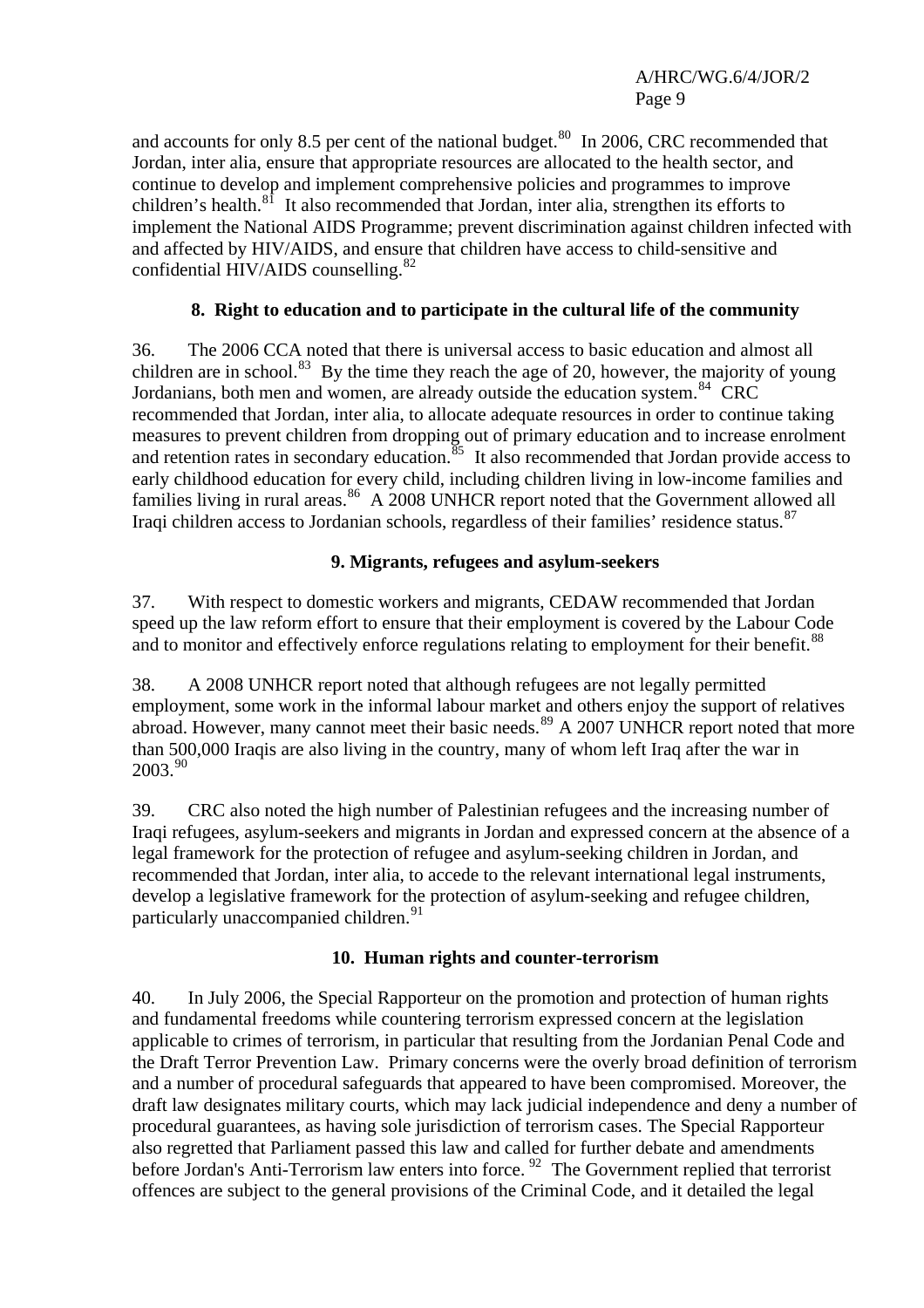provisions to prevent and punish the use of violence to extract confession. The Government also indicated that the State Security Court was an independent and impartial public court established by law, and informed that a number of amendments to this draft law were introduced increasing the number of safeguards, especially the possibilities to appeal decision.  $93$ 

# **III. ACHIEVEMENTS, BEST PRACTICES, CHALLENGES AND CONSTRAINTS**

41. The 2008-2012 United Nations Development Assistance Framework (UNDAF) noted that Jordan ratified most of the international human rights conventions and instruments thereby laying the ground for the fulfillment of human rights, which has been hindered by several factors including the lack of knowledge of rights and responsibilities. The country still needs technical support to shift towards concrete action at the national level and meet its reporting requirements.[94](#page-14-1)

42. A 2008 UNESCO report noted that despite the enormous challenges, Jordan has been successful in ensuring near universal primary education, as well as one of the highest literacy rates in the region.<sup>[95](#page-14-1)</sup>

43. The 2008-2012 UNDAF noted that the water challenge in Jordan stands as a major threat confronting human development and poverty alleviation. The 2006 Global Human Development Report classified Jordan as one of the ten most water scarce countries in the world. The enhancement of water resource management is featured as a high priority in the National Agenda. $96$ 

# **IV. KEY NATIONAL PRIORITIES, INITIATIVES AND COMMITMENTS**

# **A. Pledges by the State**

44. In 2006, Jordan stated to be committed to working closely and cooperatively with Human Rights Council members and all other stakeholders.<sup>[97](#page-14-1)</sup> It also noted that it has committed itself to implementing the object and purpose of the Rome Statute in fighting impunity, together with other obligations emanating from the Statute including cooperation with the Court.[98](#page-14-1) Jordan also reiterated its commitment to fulfilling its obligations in accordance with the principles of international refugee law including those which are peremptory as well as international human rights law.[99](#page-14-1)

# **B. Specific recommendations for follow-up**

45. The Special Rapporteur on the question of [torture](http://www2.ohchr.org/english/issues/torture/rapporteur/index.htm) made specific recommendations in relation to impunity, safeguards, condition of detention and prevention In particular, he recommended that: the absolute prohibition of torture be considered for incorporation into the Constitution; the special court system within the security services be abolished, and their jurisdiction be transferred to the ordinary independent public prosecutors and criminal courts; an effective and independent complaints system for torture and abuse leading to criminal investigations be established; the power to order or approve arrest and supervision of the police and detention facilities of the prosecutors be transferred to independent courts.<sup>[100](#page-14-1)</sup> In reply to the Special Rapporteur's recommendations, the Government sent, on 22 March 2007, a note verbale to OHCHR, which was subsequently published as Human Rights Council document.<sup>[101](#page-14-1)</sup>

46. In accordance with the recommendations made by the Special Rapporteur on the question of torture, the definition of torture contained in the CAT was reflected in the penal code.<sup>[102](#page-14-1)</sup> Additionally, the Public Security Department drew up a comprehensive plan for the development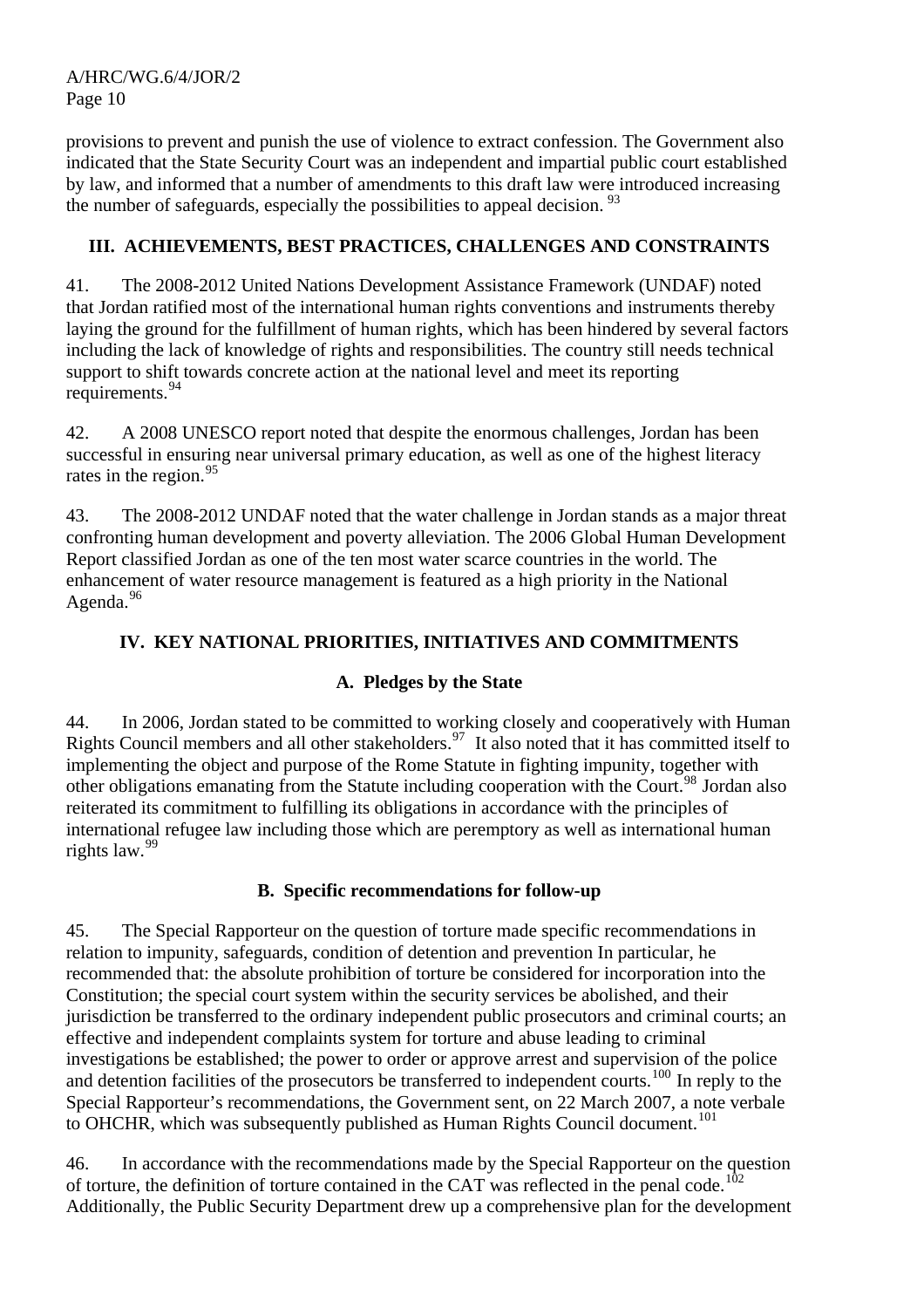and modernization of correction and rehabilitation centres and training of staff<sup>[103](#page-14-1)</sup>. In the report on the follow-up of the visit issued in 2008, the Special Rapporteur indicated that, in spite of some improvements, he remained concerned at the reported continued use of torture, in particular in the General Intelligence Directorate, and at continued impunity, as evidenced by the continued existence of the special court system.<sup>[104](#page-14-2)</sup>

## **V. CAPACITY-BUILDING AND TECHNICAL ASSISTANCE**

47. In 2007, CEDAW recommended that Jordan develop training on the provisions of the Convention for judges, lawyers and prosecutors in order to establish firmly in the country a legal culture supportive of women's equality and non-discrimination and to conduct training programmes on leadership and negotiation skills for current and future women leaders.<sup>[105](#page-14-3)</sup> In 2006, CRC recommended that Jordan continue to strengthen its efforts to provide adequate and systematic training on children's rights for professional groups working with and for children;<sup>[106](#page-14-4)</sup> provide special training to law enforcement personnel with a view to protecting girls who are in danger of "honour killing";<sup>[107](#page-14-5)</sup> and provide teachers with appropriate training to improve the quality of teachers as well as the quality of teaching methods.<sup>[108](#page-14-6)</sup>

48. In 2006, CRC recommended that Jordan continue to seek technical assistance from, inter alia, UNICEF,  $^{109}$  $^{109}$  $^{109}$  UNAIDS,  $^{110}$  $^{110}$  $^{110}$  ILO/IPEC,  $^{111}$  $^{111}$  $^{111}$  and from the United Nations Interagency Panel on Juvenile Justice.<sup>[112](#page-14-10)</sup>

49. In 2004, OHCHR offered training to the National Centre for Human Rights in Jordan in the area of complaints handling and human rights education through the New Zealand Human Rights Commission. OHCHR also provided a preliminary training course to the Jordan United Nations Country Team (UNCT) concerning the Paris Principles applicable to national human rights institutions.<sup>[113](#page-14-11)</sup>

 $\overline{a}$ 

<sup>&</sup>lt;sup>2</sup> The following abbreviations have been used for this document:

| <b>ICERD</b>     | International Convention on the Elimination of All Forms of Racial Discrimination                                |
|------------------|------------------------------------------------------------------------------------------------------------------|
| <b>ICESCR</b>    | International Covenant on Economic, Social and Cultural Rights                                                   |
| <b>ICCPR</b>     | International Covenant on Civil and Political Rights                                                             |
| <b>ICCPR-OP1</b> | <b>Optional Protocol to ICCPR</b>                                                                                |
| <b>ICCPR-OP2</b> | Second Optional Protocol to ICCPR, aiming at the abolition of the death penalty                                  |
| <b>CEDAW</b>     | Convention on the Elimination of All Forms of Discrimination against Women                                       |
| <b>OP-CEDAW</b>  | <b>Optional Protocol to CEDAW</b>                                                                                |
| <b>CAT</b>       | Convention against Torture and Other Cruel, Inhuman or Degrading Treatment or                                    |
|                  | Punishment                                                                                                       |
| OP-CAT           | Optional Protocol to CAT                                                                                         |
| CRC.             | Convention on the Rights of the Child                                                                            |
| OP-CRC-AC        | Optional Protocol to CRC on the involvement of children in armed conflict                                        |
| OP-CRC-SC        | Optional Protocol to CRC on the sale of children, child prostitution and child<br>pornography                    |
| <b>ICRMW</b>     | International Convention on the Protection of the Rights of All Migrant Workers and<br>Members of Their Families |
| <b>CPD</b>       | Convention on the Rights of Persons with Disabilities                                                            |
| OP-CPD           | Optional Protocol to Convention on the Rights of Persons with Disabilities                                       |
|                  |                                                                                                                  |

*Notes* 

 $1$  Unless indicated otherwise, the status of ratifications of instruments listed in the table may be found in *Multilateral Treaties Deposited with the Secretary-General: Status as at 31 December 2006* (ST/LEG/SER.E.25), supplemented by the official website of the United Nations Treaty Collection database, Office of Legal Affairs of the United Nations Secretariat, http://untreaty.un.org/.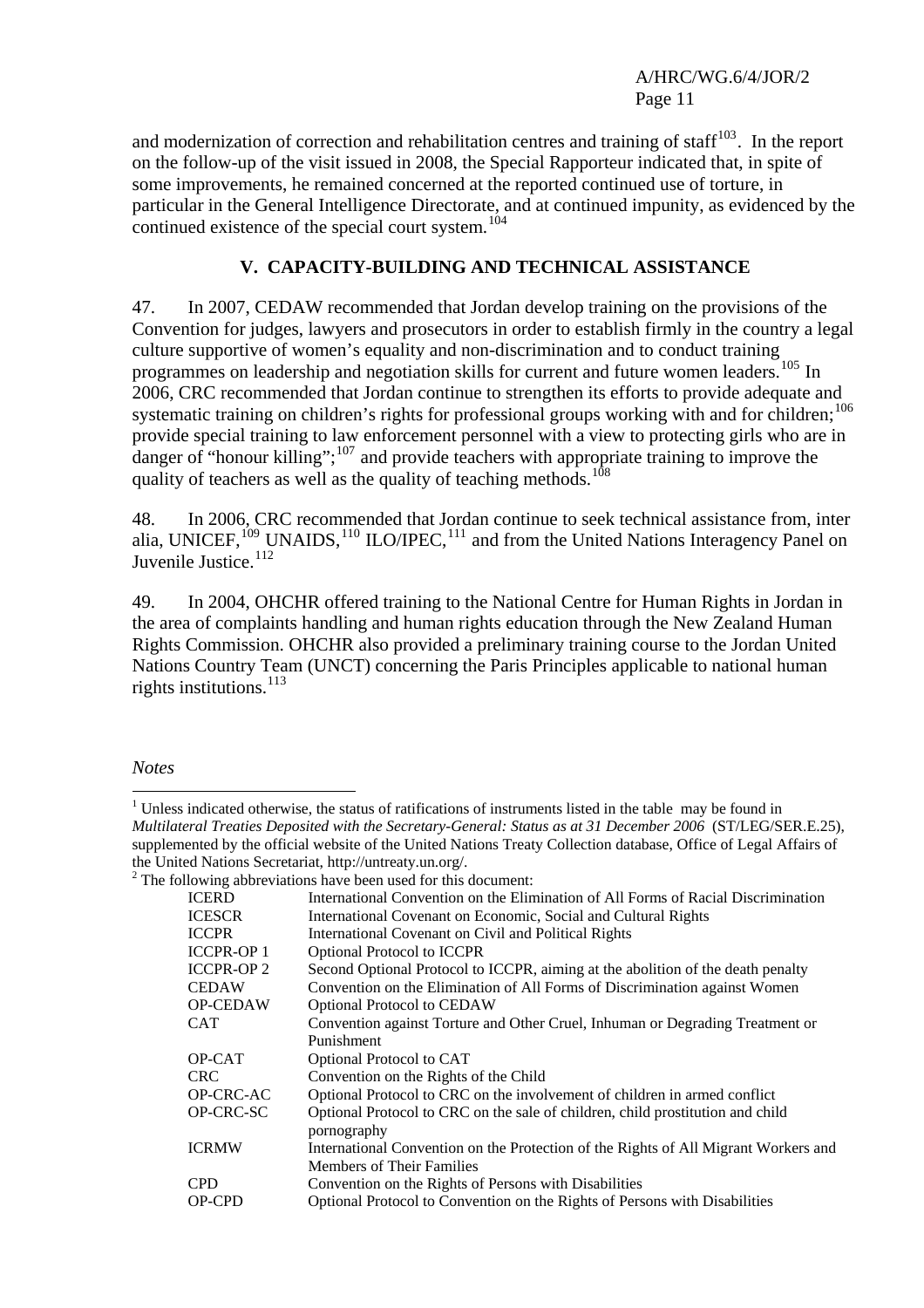CED International Convention for the Protection of All Persons from Enforced

<sup>3</sup> Information relating to other relevant international human rights instruments may be found in the pledges and <sup>3</sup> commitments undertaken by Jordan before the Human Rights Council, as contained in the note verbale dated 20 April 2006 sent by the Permanent Mission of Jordan to the United Nations addressed to the President of the General Assembly. http://www.un.org/ga/60/elect/hrc/jordan.pdf

<sup>4</sup> Protocol to Prevent, Suppress and Punish Trafficking in Persons, Especially Women and Children, supplementing the United Nations Convention against Transnational Organized Crime.

<sup>5</sup> 1951 Convention relating to the Status of Refugees and its 1967 Protocol, 1954 Convention relating to the status of Stateless Persons and 1961 Convention on the Reduction of Statelessness. 6

<sup>6</sup> Geneva Convention for the Amelioration of the Condition of the Wounded and Sick in Armed Forces in the Field (First Convention); Geneva Convention for the Amelioration of the Condition of Wounded, Sick and Shipwrecked Members of Armed Forces at Sea (Second Convention); Convention relative to the Treatment of Prisoners of War (Third Convention); Convention relative to the Protection of Civilian Persons in Time of War (Fourth Convention); Protocol Additional to the Geneva Conventions of 12 August 1949, and relating to the Protection of Victims of International Armed Conflicts (Protocol I); Protocol Additional to the Geneva Conventions of 12 August 1949, and relating to the Protection of Victims of Non-International Armed Conflicts (Protocol II); Protocol additional to the Geneva Conventions of 12 August 1949, and relating to the Adoption of an Additional Distinctive Emblem (Protocol III). For the official status of ratifications, see Federal Department of Foreign Affairs of Switzerland, at www.eda.admin.ch/eda/fr/home/topics/intla/intrea/chdep/warvic.html. 7

<sup>7</sup> International Labour Organization Convention No. 29 concerning Forced or Compulsory Labour; Convention No.105 concerning the Abolition of Forced Labour, Convention No. 87 concerning Freedom of Association and Protection of the Right to Organize; Convention No. 98 concerning the Application of the Principles of the Right to Organize and to Bargain Collectively; Convention No. 100 concerning Equal Remuneration for Men and Women Workers for Work of Equal Value; Convention No. 111 concerning Discrimination in Respect of Employment and Occupation; Convention No. 138 concerning Minimum Age for Admission to Employment; Convention No. 182 concerning the Prohibition and Immediate Action for the Elimination of the Worst Forms of Child Labour.

<sup>8</sup> Concluding Comments of the Committee on the Elimination of Discrimination against Women,

(CEDAW/C/JOR/CO/4), paras 11 and 12.

<sup>9</sup> Concluding observations of the Committee on the Rights of the Child, (CRC/C/JOR/CO/3), paras. 10 and 11.<br><sup>10</sup> Report of the Committee against Torture, A/50/44, para 172.

<sup>11</sup> Concluding observations of the Human Rights Committee, (CCPR/C/79/Add.35), para 13.

12 CCPR/C/79/Add.35, para 14.

 $13$  See the Common Country Assessment 2006 for Jordan, p. 58, available at

<http://www.undg.org/docs/7224/CCA%20Report%20Full2.pdf> (accessed on 29 September 2008). [14](http://www.undg.org/docs/7224/CCA%20Report%20Full2.pdf) A/50/44, para 165; CCPR/C/79/Add.35, para 6.

 $^{15}$  A/50/44, para 173.

16 CCPR/C/79/Add.35, paras. 6 and 12.

<sup>17</sup> Report of the Secretary-General on National Institutions for the promotion and protection of human rights, A/HRC/7/69, p.46. For the list of national human rights institutions with accreditation status granted by the International Coordinating Committee of National Institutions for the Promotion and Protection of Human Rights (ICC), see A/HRC/7/69, annex VIII, and A/HRC/7/70, annex I.

18 CRC/C/JOR/CO/3, para 20.

 $19$  Ibid.

<sup>20</sup> See the Common Country Assessment 2006 for Jordan, p. 58, available at http://www.undg.org/docs/7224/CCA%20Report%20Full2.pdf.

<sup>[21](http://www.undg.org/docs/7224/CCA%20Report%20Full2.pdf)</sup> ILO Committee of Experts on the Application of Conventions and Recommendations, 2007, Geneva, Doc. No. 092007JOR182, para. 2.

 $22$  Ibid., para. 7.

<sup>23</sup> A/HRC/4/33/Add.3, para. 22.

<sup>24</sup> See the Common Country Assessment 2006 for Jordan, p. 8, available at

<http://www.undg.org/docs/7224/CCA%20Report%20Full2.pdf>.<br><sup>[25](http://www.undg.org/docs/7224/CCA%20Report%20Full2.pdf)</sup> CRC/C/JOR/CO/3, para 3 (a).

 $26$  Ibid., para. 15 (a) and (b).

27 UNESCO, EFA Global Monitoring Report 2007; *Strong foundations: early childhood care and education*,

Education for All, Paris, 2006, p. 170, available at http://unesdoc.unesco.org/images/0014/001477/147794E.pdf.<br><sup>28</sup> World Bank. World Development Report 2007; *Development and the Next Generation*, New York, 2006, p. 174, available at http://www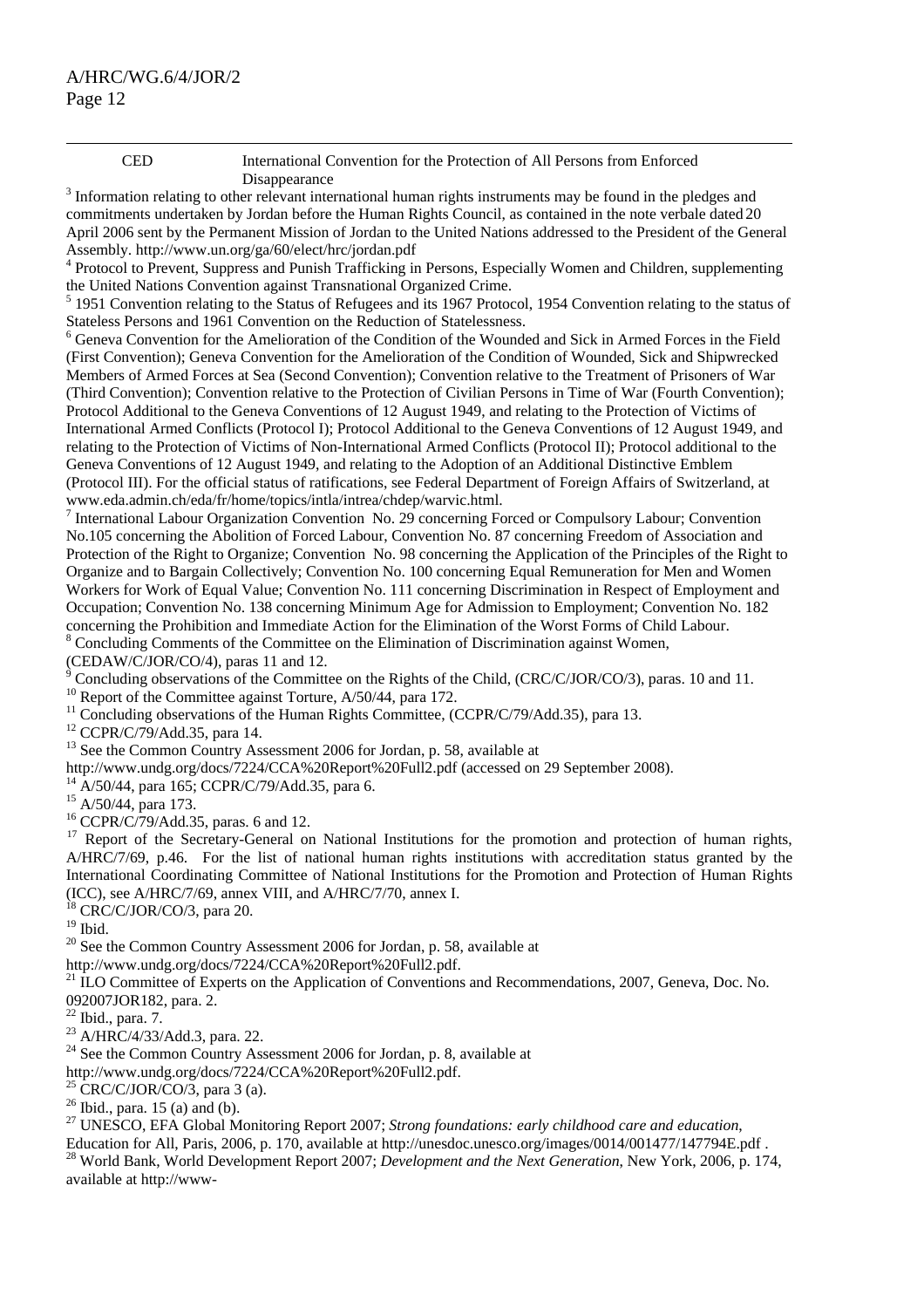wds.worldbank.org/external/default/WDSContentServer/IW3P/IB/2006/09/13/000112742\_20060913111024/Render ed/PDF/359990WDR0complete.pdf .(

 $29$  The following abbreviations have been used for this document:

| <b>CERD</b>                 | Committee on the Elimination of Racial Discrimination                                     |
|-----------------------------|-------------------------------------------------------------------------------------------|
| <b>CESCR</b>                | Committee on Economic, Social and Cultural Rights                                         |
| <b>HR</b> Committee         | Human Rights Committee                                                                    |
| <b>CEDAW</b>                | Committee on the Elimination of Discrimination against Women                              |
| <b>CAT</b>                  | Committee against Torture                                                                 |
| <b>CRC</b>                  | Committee on the Rights of the Child                                                      |
| $\sim$ $\sim$ $\sim$ $\sim$ | $220 - 205$<br>$\pi$ in $\alpha$ $\approx$ $\alpha$ $\beta$ $\rightarrow$ $\gamma$ $\sim$ |

<sup>30</sup> A/HRC/4/33/Add.3; [A/HRC/7/3/Add.2](http://daccess-ods.un.org/access.nsf/Get?Open&DS=A/HRC/7/3/Add.2&Lang=E), paras. 238 - 295.<br><sup>31</sup> The questionnaires included in this section are those that have been reflected in an official report by a special procedure mandate holder.

 $32$  See (a) report of the Special Rapporteur on the right to education (A/HRC/4/29), questionnaire on the right to education of persons with disabilities sent in 2006; (b) report of the Special Rapporteur on the human rights of migrants (A/HRC/4/24), questionnaire on the impact of certain laws and administrative measures on migrants sent in 2006; (c) report of the Special Rapporteur on trafficking in persons, especially women and children (A/HRC/4/23), questionnaire on issues related to forced marriages and trafficking in persons sent in 2006; (d) report of the Special Representative of the Secretary-General on human rights defenders (E/CN.4/2006/95 and Add.5), questionnaire on the implementation of the Declaration on the Right and Responsibility of Individuals, Groups and Organs of Society to Promote and Protect Universally Recognized Human Rights and Fundamental Freedoms sent in June 2005; (e) report of the Special Rapporteur on the situation of human rights and fundamental freedoms of indigenous people (A/HRC/6/15), questionnaire on the human rights of indigenous people sent in August 2007; (f) report of the Special Rapporteur on trafficking in persons, especially in women and children (E/CN.4/2006/62) and the Special Rapporteur on the sale of children, child prostitution and child pornography (E/CN.4/2006/67), joint questionnaire on the relationship between trafficking and the sent in July 2005; (g) report of the Special Rapporteur on the right to education (E/CN.4/2006/45), questionnaire on the right to education for girls sent in 2005; (h) report of the Working Group on mercenaries (A/61/341), questionnaire concerning its mandate and activities sent in November 2005; (i) report of the Special Rapporteur on the sale of children, child prostitution and child pornography (A/HRC/4/31), questionnaire on the sale of children's organs sent on July 2006; (j) report of the Special Rapporteur on the sale of children, child prostitution and child pornography (E/CN.4/2005/78), questionnaire on child pornography on the Internet sent in July 2004; (k) report of the Special Rapporteur on the sale of children, child prostitution and child pornography (E/CN.4/2004/9), questionnaire on the prevention of child sexual exploitation sent in July 2003; (l) report of the Special Representative of the Secretary-General on the issue of human rights and transnational corporations and other business enterprises (A/HRC/4/35/Add.3), questionnaire on human rights policies and management practices.

<sup>33</sup> Middle East and North Africa region to discuss the upholding human rights while countering terrorism, OHCHR media advisory, 27 October 2008, p.1.

 $34$  A/HRC/7/69, para. 44.

<sup>35</sup> ILO Committee of Experts on the Application of Conventions and Recommendations, 2008, Geneva, Doc. No. 092008JOR111, para. 2.

36 CEDAW/C/JOR/CO/4, paras 9 and 10.

37 Ibid., para. 14.

38 Ibid., para. 18.

39 Ibid., paras. 28 and 30.

40 See the Common Country Assessment 2006 for Jordan, p. 7, available at

<http://www.undg.org/docs/7224/CCA%20Report%20Full2.pdf>. [41](http://www.undg.org/docs/7224/CCA%20Report%20Full2.pdf) CRC/C/JOR/CO/3, para 32.

42 Ibid., para 30.

43 Ibid., para 34.

44 UNDP, The Arab Human Development Report 2005; *Towards the Rise of Women in the Development World*, New York, 2006, p. 196, available at<http://www.pogar.org/publications/other/ahdr/ahdr2005e.pdf> . 45 CRC/C/JOR/CO/3, para. 45.

46 CCPR/C/79/Add.35, para. 8.

47 Ibid., para 14.

48 CEDAW/C/JOR/CO/4, para 22.

49 Ibid., para. 24.

<sup>50</sup> See the Common Country Assessment 2006 for Jordan, p. 8, available at

<http://www.undg.org/docs/7224/CCA%20Report%20Full2.pdf> .<br>
<sup>[51](http://www.undg.org/docs/7224/CCA%20Report%20Full2.pdf)</sup> A/HRC/4/33/Add.3, para. 64.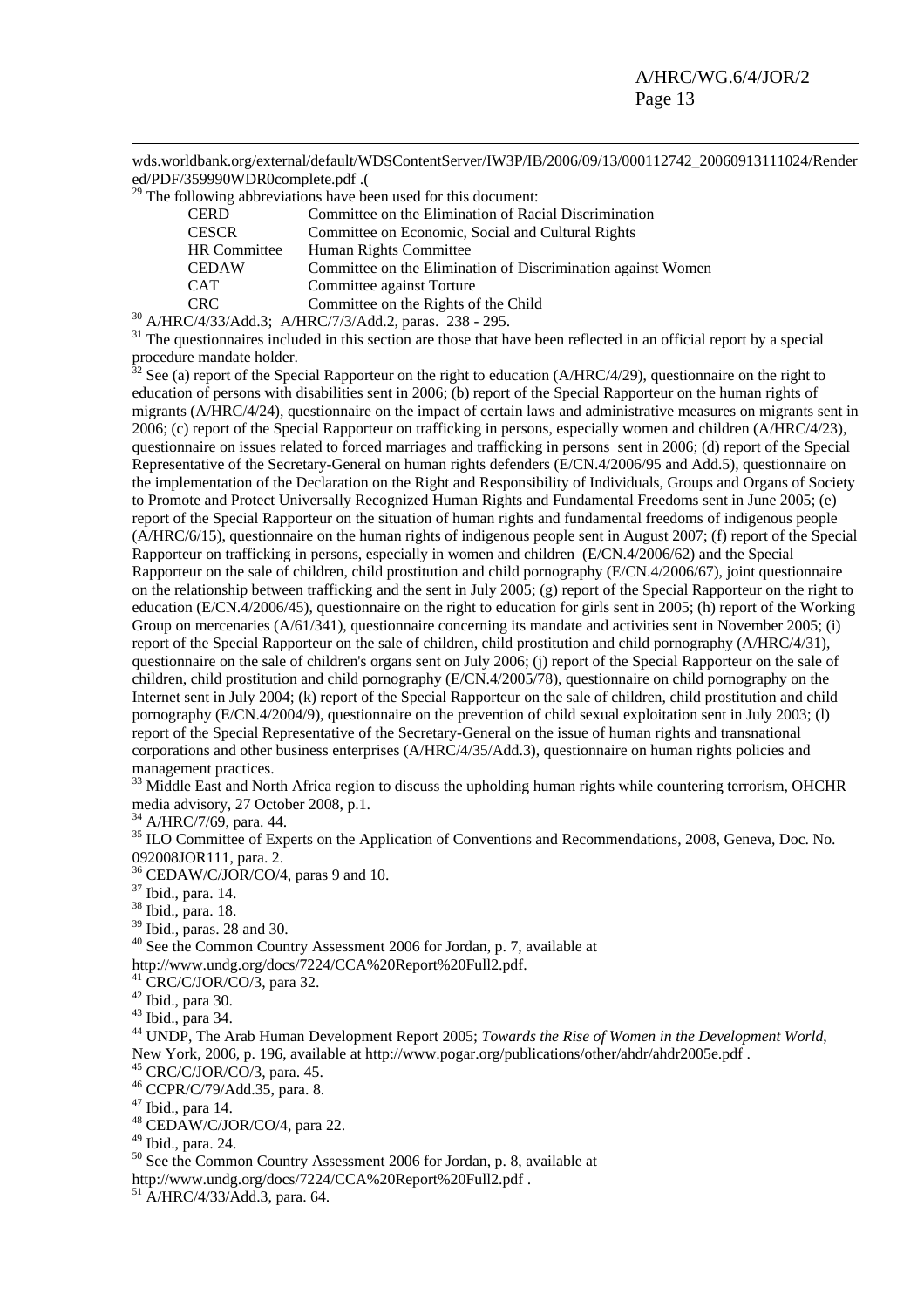52 Ibid., para. 67. 53 A/HRC/7/10/Add.1, paras. 137-139. 54 A/50/44, para.167. 55 Ibid., para. 174. 56 CCPR/C/79/Add.35, para 9. 57 A/50/44, para. 176. 58 CCPR/C/79/Add. 35, para. 9. 59 Ibid., para 16.  $60$  CRC/C/JOR/CO/3, para 47.  $<sup>61</sup>$  Ibid., para. 93.</sup>  $62$  Ibid., paras. 90 and 91 (a), (b) and (c).  $^{63}$  Ibid., para. 89 (a), (b) and (c).  $64$  Ibid., para. 95 (a) – (e). 65 UNODC, Annual Report 2007; *Making the world safer from crimes, drugs and terrorism*, Vienna, 2007, p. 27, available at [http://www.unodc.org/documents/about-unodc/AR06\\_fullreport.pdf](http://www.unodc.org/documents/about-unodc/AR06_fullreport.pdf). 66 A/HRC/4/33/Add.3, para. 52. 67 A/50/44, para. 175. 68 CEDAW/C/JOR/CO/4, para. 36; CRC/C/JOR/CO/3, para. 28. 69 CRC/C/JOR/CO/3, para. 50. 70 CCPR/C/79/Add.35, para. 10. 71 A/HRC/7/28/Add.1 paras. 1257-1263. 72 UNDP, The Arab Human Development Report 2005; *Towards the Rise of Women in the Development World*, New York, 2006, p. 31, available at [http://www.pogar.org/publications/other/ahdr/ahdr2005e.pdf.](http://www.pogar.org/publications/other/ahdr/ahdr2005e.pdf) 73 Ibid., p. 9. <sup>74</sup> See the Common Country Assessment 2006 for Jordan, p. 8, available at <http://www.undg.org/docs/7224/CCA%20Report%20Full2.pdf>.<br><sup>[75](http://www.undg.org/docs/7224/CCA%20Report%20Full2.pdf)</sup> CEDAW/C/JOR/CO/4, para. 32. <sup>76</sup> Concluding observations of the Committee on Economic, Social and Cultural Rights (E/C.12/1/Add.46), paras. 34 and 35.  $^{77}$  ILO Committee of Experts on the Application of Conventions and Recommendations, 2008, Geneva, Doc. No. 092008JOR111, para. 3. 78 See 2008-2012 UNDAF for Jordan, p. 6, available at <http://www.undg.org/docs/7123/Jordan%20UNDAF%202008-2012.pdf>.<br><sup>[79](http://www.undg.org/docs/7123/Jordan%20UNDAF%202008-2012.pdf)</sup> CRC/C/JOR/CO/3, paras. 71 and 72. <sup>80</sup> See the Common Country Assessment 2006 for Jordan, p. 34, available at <http://www.undg.org/docs/7224/CCA%20Report%20Full2.pdf>. [81](http://www.undg.org/docs/7224/CCA%20Report%20Full2.pdf) CRC/C/JOR/CO/3, para. 61. 82 Ibid., para 67. <sup>83</sup> See the Common Country Assessment 2006 for Jordan, p. 29, available at <http://www.undg.org/docs/7224/CCA%20Report%20Full2.pdf>. [84](http://www.undg.org/docs/7224/CCA%20Report%20Full2.pdf) Ibid., pp. 29-30..  $85$  CRC/C/JOR/CO/3, paras. 73 and 74. 86 Ibid., para. 76. 87 UNHCR Global Appeal 2008-2009, Geneva, 2008, p. 203 available at <http://www.unhcr.org/home/PUBL/474ac8d70.pdf>.. [88](http://www.unhcr.org/home/PUBL/474ac8d70.pdf) CEDAW/C/JOR/CO/4, para. 34. 89 Ibid., p. 203.  $90$  UNHCR, Global Appeal 2007, Geneva, 2007, p. 196, available at <http://www.unhcr.org/static/publ/ga2007/ga2007toc.htm>.. [91](http://www.unhcr.org/static/publ/ga2007/ga2007toc.htm) CRC/C/JOR/CO/3, paras. 79 and 80.  $92$  A/HRC/4/26 Add.1, paras. 33 and 36. <sup>93</sup> Ibid., para. 35.  $94$  See 2008-2012 UNDAF for Jordan, p. 11, available at <http://www.undg.org/docs/7123/Jordan%20UNDAF%202008-2012.pdf>.. [95](http://www.undg.org/docs/7123/Jordan%20UNDAF%202008-2012.pdf) UNESCO, Country Programming Document for Jordan, Amman, 2008, BSP/UCPD/2008/JOR, p. 8, available at [http://unesdoc.unesco.org/images/0015/001592/159201e.pdf.](http://unesdoc.unesco.org/images/0015/001592/159201e.pdf). [96](http://unesdoc.unesco.org/images/0015/001592/159201e.pdf) See 2008-2012 UNDAF for Jordan, p. 14, available at <http://www.undg.org/docs/7123/Jordan%20UNDAF%202008-2012.pdf> .